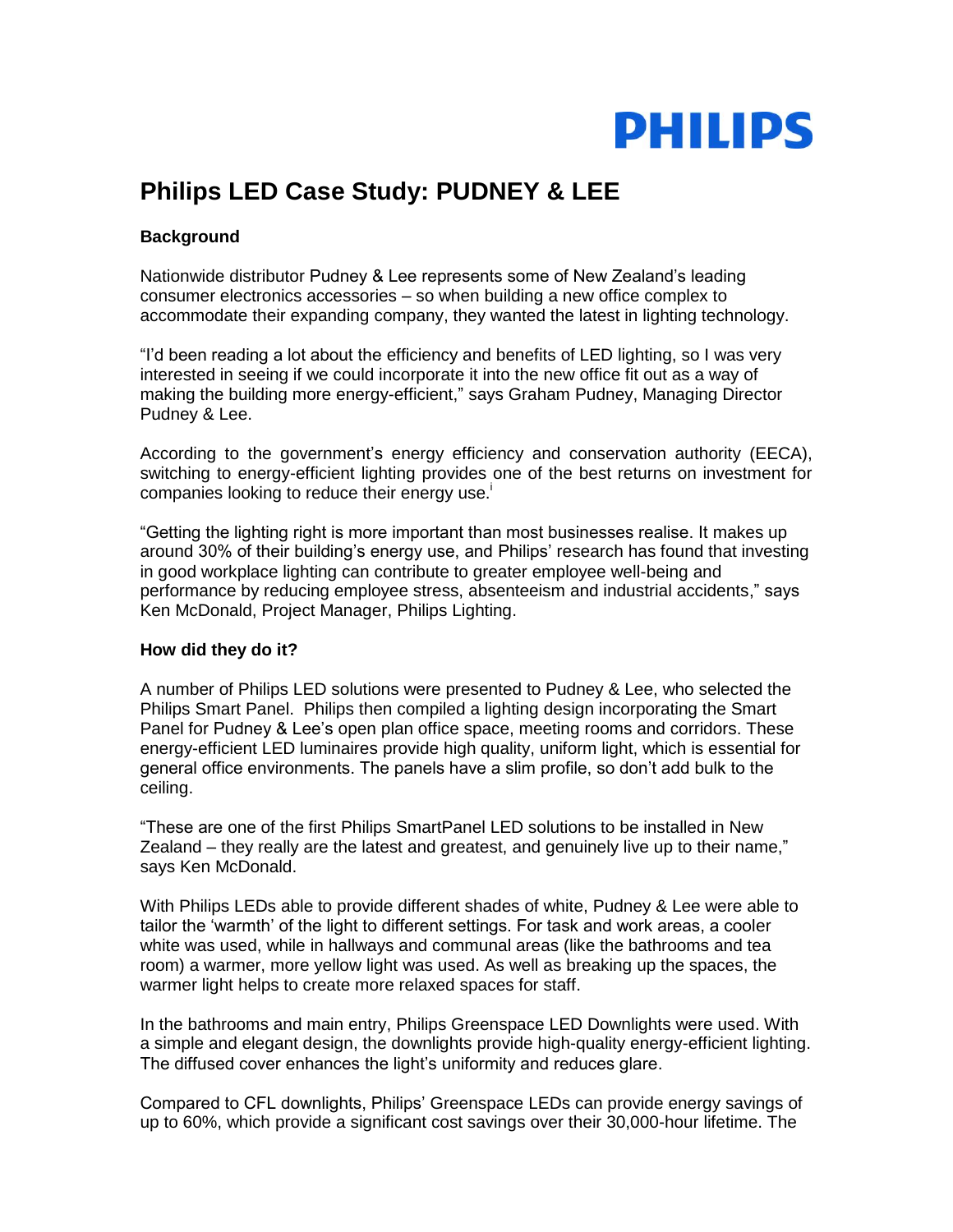energy-efficiency of the lighting can also be improved with smart controls, which can achieve additional savings of up to 30%.

"Rather than hounding people to remember to turn off the lights, we installed Philips OccuSwitch sensor technology. These turn the lights off once there has been no movement in the room for a certain amount of time – maximising the life of our lighting and keeping our running costs down," says Graham Pudney.

The energy efficiency of the lighting and technology was enhanced with good lighting design.

"We really wanted energy-efficient solutions that were also cost effective, so we ensured that the lighting design and layout made best use of the large amount of natural light in the building," says Philips' Ken McDonald.

As well as providing natural light, these windows act as the building"s first port of call for staff looking to cool down. Rather than constantly running the office's air conditioning, staff are encouraged to first open a window.

## **The result**

 $\overline{a}$ 

"We knew a bit about LED, so had high expectations, but it turned out even better than expected – we were blown away by the quality of light LED provides – people really notice the difference," says Graham Pudney.

The extent of the energy savings was also surprising – even to the electrician installing the lighting.

"Our electrician put a clamp around a circuit with the SmartPanel LEDs, and he found that they were drawing much less power than traditional lighting" says Graham Pudney.

Pudney & Lee were so convinced by the LED lighting that they"ve used it exclusively throughout the building, from the lights over the sinks in the bathrooms to the exterior security lighting. Staff are also looking forward to avoiding the regular fluorescent tube replacements that CFL lighting brings.

"We"ve been really pleased that Philips has been able to bring Pudney & Lee a lighting solution that is not only environmentally friendly and leading edge technology, but is also a sound commercial solution," says Ken McDonald.

i <http://www.rightlight.govt.nz/business/save-money/better-business>